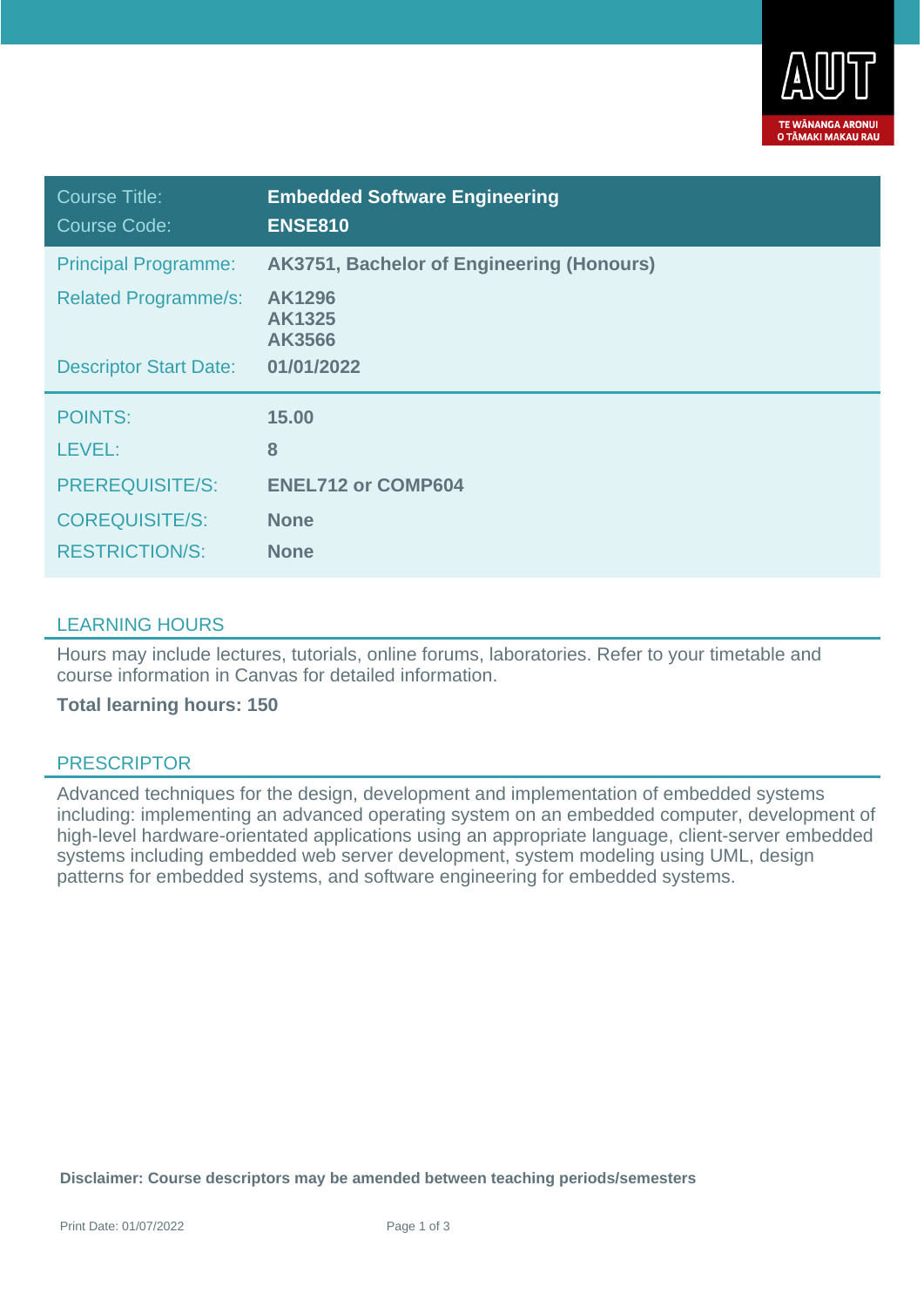# LEARNING OUTCOMES

- 1. For given problems, design and develop appropriate scripts to control hardware within an embedded operating system (a, b, c).
- 2. For a given webserver specification, design and develop an embedded solution using a combination of high-level code and industry standard software (a, b, c, d).
- 3. Explain and apply the principles of client-server systems (a),
- 4. Explain and apply the appropriate design patterns to embedded systems (b, e).
- 5. Describe and apply appropriate UML models and software engineering principles to embedded systems development (b, c, d, e).
- 6. Work co-operatively within a development team to design an embedded software solution to a supplied specification (c, i, j).

# **CONTENT**

Implementing an embedded operating system.

- Deploying an embedded web-server.
- Developing applications for embedded operating systems.
- Scheduling processes in an embedded operating system.
- Embedded client-server systems.
- UML modelling for embedded systems.
- Design patterns for embedded systems.
- Software engineering for embedded systems.

Key to Graduate Capabilities Profile

- a. Engineering knowledge
- b. Problem analysis
- c. Design/development of solutions
- d. Investigation
- e. Modern tool usage
- f. The engineer and society
- g. Environment and sustainability
- h. Ethics
- i. Individual and team work
- j. Communication
- k. Project management and finance
- l. Lifelong learning

# LEARNING & TEACHING STRATEGIES

Lecture classes Laboratory exercises Computer applications Group project

**Disclaimer: Course descriptors may be amended between teaching periods/semesters**